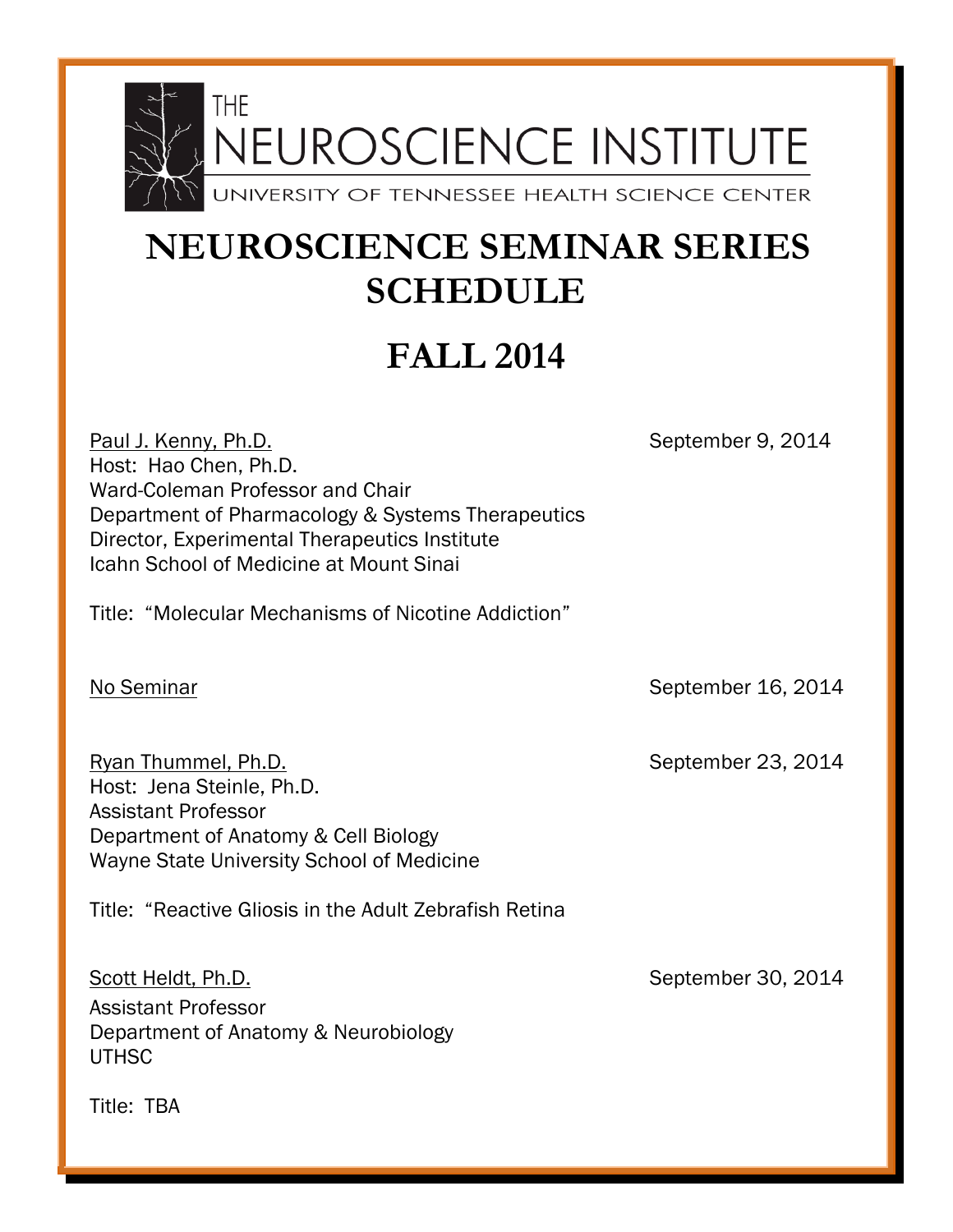Helen J. K. Sable, Ph.D. Channel Communication of the Coroller 7, 2014 Assistant Professor Department of Psychology University of Memphis

Title: TBA

Charles J. Wilson, Ph.D. Charles J. Wilson, Ph.D. Host: William Armstrong, Ph.D. Ewing Halsell Chair of Biology and Director Neurosciences Institute The University of Texas at San Antonio

Title: "When Will a Neuron Spike? Predicting Responses to Complex Inputs"

Susan Carlson, Ph.D. Contract Contract Contract Contract Contract Contract Contract Contract Contract Contract Contract Contract Contract Contract Contract Contract Contract Contract Contract Contract Contract Contract Con Host: Michael McDonald, Ph.D. AJ Rice Professor of Nutrition Department of Dietetics and Nutrition University of Kansas Medical Center

Title: "DHA: A Nutrient Important for the Developing Brain and Autonomic Nervous System"

Francesca-Fang Liao, Ph.D. Contract Contract Contract Contract Contract Contract Contract Contract Contract Contract Contract Contract Contract Contract Contract Contract Contract Contract Contract Contract Contract Contra Associate Professor Department of Pharmacology UTHSC

Title: "Can the Heat Shock Transcription Factor HSF1 Be a Key Player in Neurons?"